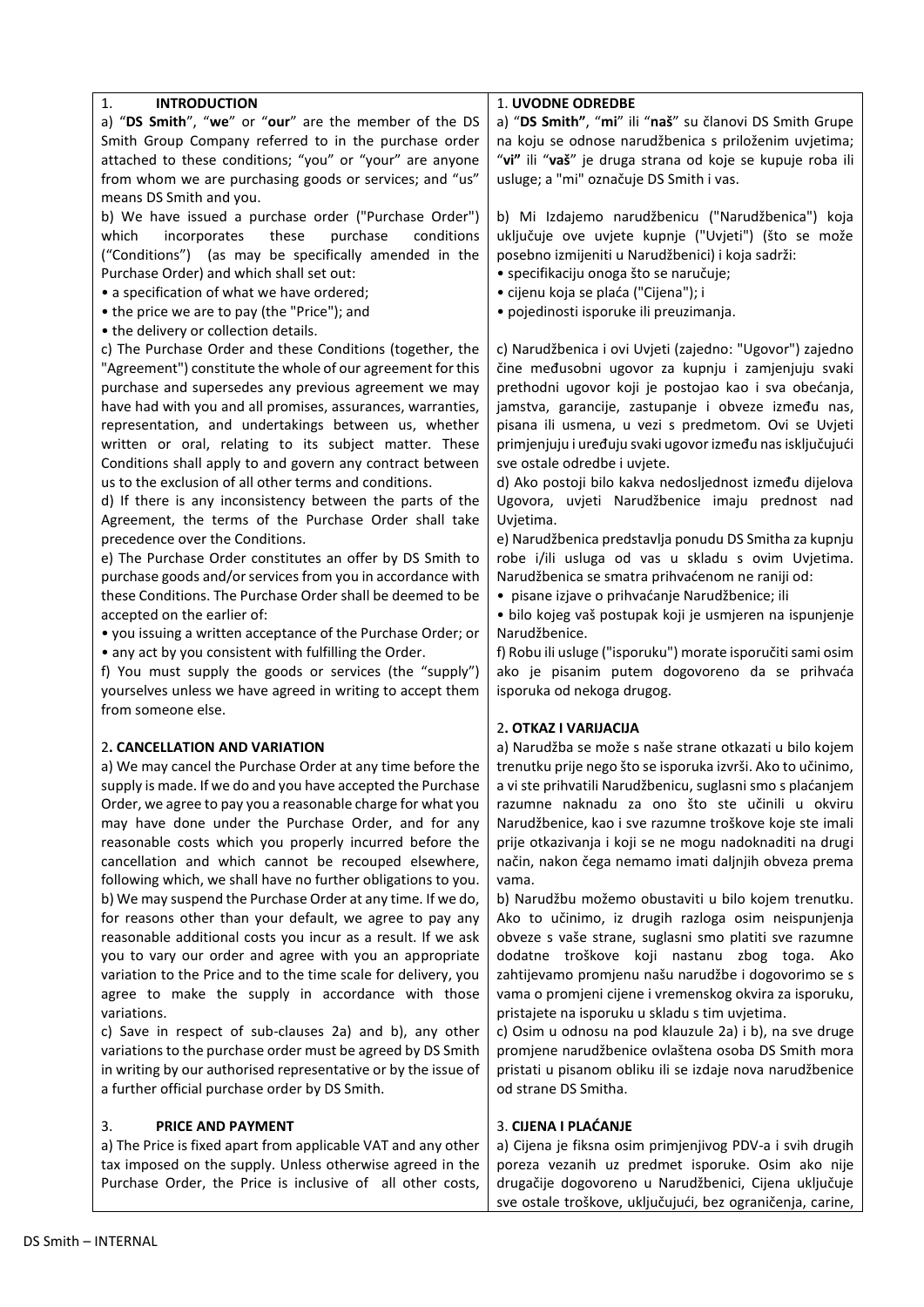including without limitation, duties, fees or taxes, cost of carriage, packaging, insurance and delivery.

b) You may not invoice DS Smith until the goods have been delivered to DS Smith or the supply of services has been made. We shall pay your correctly submitted invoices within 60 days provided that the invoice is: (i) sent to DS Smith's accounts office address stated on the Purchase Order; (ii) shows DS Smith's order number reference; (iii) states the place to which the goods have been delivered or place at which the services were supplied; and (iv) sets out a full description of goods or services provided.

c) For each late payment, you can charge us interest at the rate determined for each semester, by increasing the average interest rate on loans granted for a period deeper than one year to non-financial companies calculated for the reference period preceding the current semester by five percentage points.

d) Payment shall be without prejudice to any other rights which DS Smith may have against you and shall not constitute any admission by DS Smith as to satisfaction of your obligations under the Agreement. We reserve the right to withhold payment in the event of a dispute, if we have a claim against you or you have failed to provide the information required in accordance with clause 3(b).

e) We shall be entitled to set off against the Price any sums that are payable to DS Smith (without prejudice to any other rights or remedies of DS Smith or the relevant DS Smith Group Company).

#### 4. **WARRANTY AND DEFECTS**

a) You warrant to DS Smith that:

• the goods as delivered shall comply with all specifications set out in the Purchase Order and/or specifications supplied by you to DS Smith or, if none, with your standard specification;

• the goods shall be of satisfactory quality (within the meaning of the Civil Obligations Act, 2005.), sound design, materials and workmanship and fit for any purpose held out by you or specified by us;

• the goods shall comply with all applicable laws and regulations, with all relevant health and safety and environmental regulations, European and British Standards and with best accepted industry standards; and

•any services supplied by you will be supplied with reasonable skill and care and in accordance with the specification set out in the Purchase Order.

b) You warrant that you shall not do or omit to do anything which may cause DS Smith to lose any licence, authority, consent or permission upon which it relies for the purposes of conducting its business, and you acknowledge that we may rely or act on the services supplied by you.

c) If we find that the goods and/or the services fail to comply with any of the warranties set out in the Agreement (the "Supplier Warranties"), we may, by giving you notice and at our sole discretion, and without prejudice to any of our other rights or remedies:

pristojbe ili poreze, troškove prijevoza, pakiranja, osiguranja i dostave.

b) Račun se ne smijete fakturirati dok roba nije isporučena DS Smithu ili dok se ne izvrši isporuka usluga. Ispravno dostavljene račune plaćamo u roku 60 dana od dana primitka računa, pod uvjetom da je faktura: (i) poslana na adresu DS Smitha navedenu u Narudžbenici; (ii) sadrži broja narudžbe DS Smitha; (iii) navodi mjesto na koje je roba isporučena ili mjesto na kojem su usluge isporučene; i (iv) navodi potpuni opis pružene robe ili usluga.

c) Za svako zakašnjelo plaćanje možete nam zaračunati kamatu po stopi koja se određuje za svako polugodište, uvećanjem prosječne kamatne stope na stanje kredita odobrenih na razdoblje dublje od godinu dana nefinancijskim trgovačkim društvima izračunate za referentno razdoblje koje prethodi tekućem polugodištu za pet postotnih poena.

d) Plaćanje ne dovodi u pitanje bilo koja druga prava koja DS Smith može imati protiv vas i ne predstavljati nikakvo priznanje od strane DS Smitha u pogledu podmirenja vaših obveza prema Ugovoru. Zadržavamo pravo obustaviti plaćanje u slučaju spora, ako imamo tužbu protiv vas ili ako niste pružili podatke potrebne u skladu s člankom 3(b).

e) Imamo pravo odbiti od Cijene sve iznose koji se plaćaju DS Smithu (ne dovodeći u pitanje bilo koja druga prava ili pravne lijekove DS Smitha ili relevantne tvrtke DS Smith Group).

## 4**. JAMSTVO I NEDOSTACI**

a) Jamčite DS Smithu da je:

• isporučena roba u skladu sa svim specifikacijama navedenim u Narudžbenici i/ili specifikacijama koje ste dostavili DS Smithu ili, ako ih nema, s vašim standardnim specifikacijama;

• roba zadovoljavajuće kvalitete (u smislu Zakona o obveznim odnosima iz 2005 godine), dobrog dizajna, materijala i izrade i prikladna za bilo koju namjenu koju ste vi odredili ili je određena od nas;

• roba u skladu sa svim primjenjivim zakonima i propisima, sa svim relevantnim zdravstvenim i sigurnosnim propisima i propisima o zaštiti okoliša, europskim i britanskim standardima te s najbolje prihvaćenim industrijskim standardima; i

• svaka usluga koju ste pružili je isporučena s razumnom vještinom i pažnjom te u skladu sa specifikacijom navedenim u Narudžbenici.

b) Jamčite da nećete učiniti ili propustiti učiniti bilo što što bi moglo uzrokovati da DS Smith izgubi bilo koju licencu, ovlaštenje, suglasnost ili dozvolu koje se odnose na njegovo poslovanje i potvrđujete da se možemo pouzdati u usluge koje pružate.

c) Ako utvrdimo da roba i/ili usluge nisu u skladu s bilo kojim jamstvom navedenim u Ugovoru ("Jamstvo dobavljača"), možemo, davanjem obavijesti i prema vlastitom nahođenju, ne dovodeći u pitanje bilo koje od naših drugih prava ili pravnih lijekova: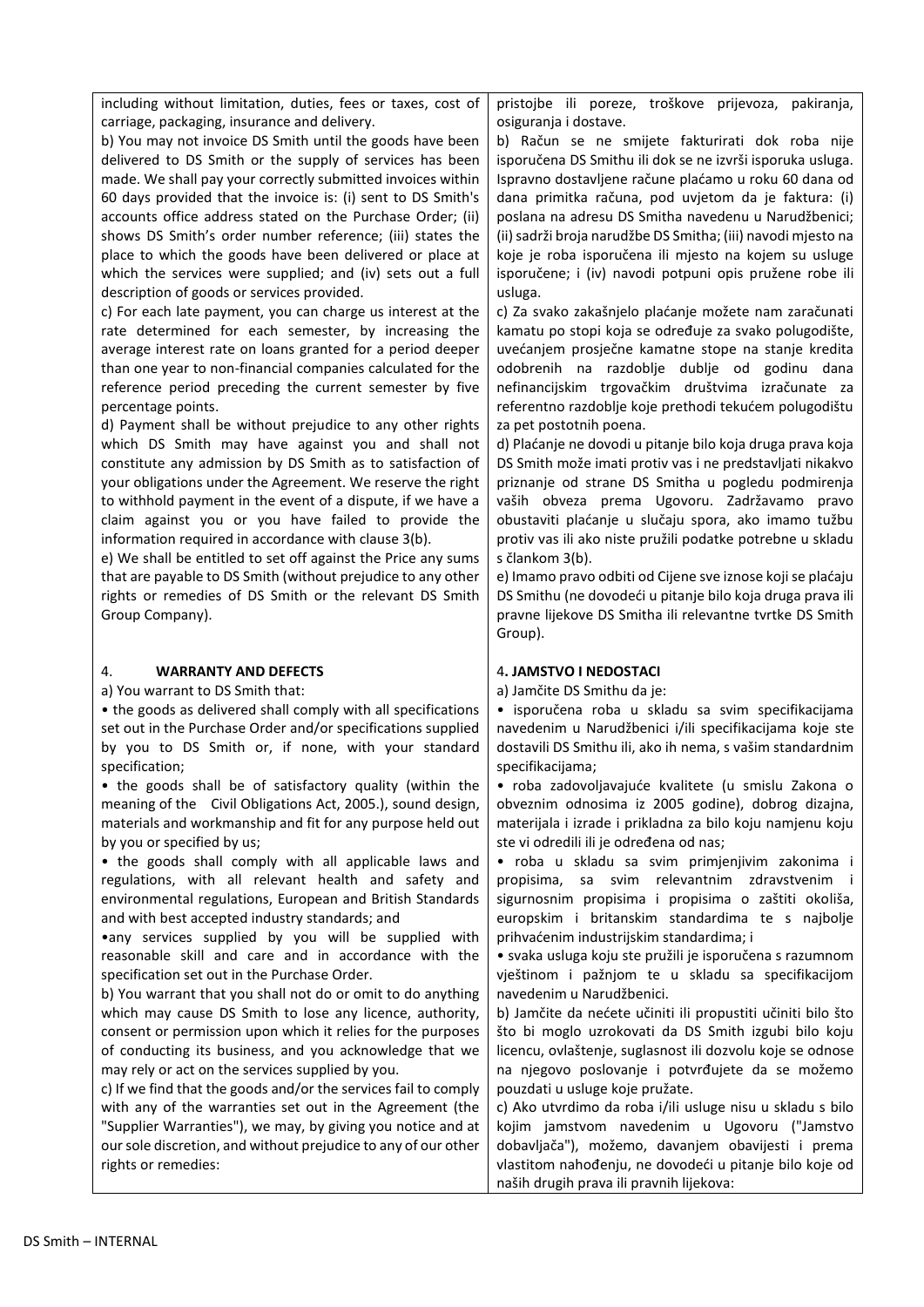• reject any of the goods or any part thereof (including any or all of the goods not affected by such failure to comply), and/or require the immediate refund of any monies already paid and/or cancel the Purchase Order;

• refuse any further delivery of any goods or the further provision of any services (including under another agreement between us);

• require you (at your sole cost, including the cost of any disassembly or reassembly) to make good or replace the goods or re-perform the services to DS Smith's satisfaction (in either case within 48 hours, unless agreed otherwise between the parties); and/or

• accept the goods or performance of the services, subject to receiving a reasonable reduction in Price to account for the non-compliance.

d) We or our representatives shall have the right to inspect and test the goods and inspect the provision of the services, and you irrevocably grant to us the right to enter your premises (or those of your subcontractors) for these purposes. If as a result of such inspection or testing we inform you that we are not satisfied that the goods or the services comply with the Agreement, then you shall take all necessary steps to ensure compliance. No inspection or testing shall imply our acceptance.

e) All Supplier Warranties shall be in force for either (i) two (2) years from the date of delivery of the goods or completion of the services, or (ii) your standard warranty period for the goods or services, whichever is longer.

### 5. **TIME AND DELIVERY**

a) You shall deliver the goods and/or complete the provision of the services by the delivery or completion date(s) stated on the Purchase Order. If no dates are so specified, delivery of the goods and/or completion of the services will be within such date as may be agreed by us in writing. If the supply of the goods and/or services is not completed by that date, we may impose liquidated damages of 0.5% of the Price per day of delay, up to maximum of 5% of the Price. Both parties acknowledge and agree that these liquidated damages represent a genuine pre-estimate of the damages likely to be suffered by DS Smith if you fail to deliver the goods or provide the services in accordance with the agreed timescales.

b) If delivery of the goods and/or completion of the provision of the services is delayed by more than 5 days, we may treat that failure as a material breach and terminate the Agreement forthwith without liability. In that event we would have no further obligations to you but you would be liable to make good any loss to DS Smith.

c) Unless stated otherwise in the Purchase Order, all goods shall be delivered INCOTERMS 2020 DAP at the location stated in the Purchase Order.

d) The Supplier shall deliver the quantity of goods stated on the Purchase Order. The Buyer may at its discretion accept a quantity variation and pay pro-rata for the actual quantity delivered.

e) You shall ensure that the goods shall be properly packed and stored during transit so as to reach their destination in an undamaged condition. All containers and other packaging • odbiti robu ili jedan njezin dio (uključujući dio ili svu robu na koju se takav propust odnosi) i/ili zahtijevati trenutni povrat svih već plaćenih sredstava i/ili otkazati narudžbu;

• odbiti bilo kakvu daljnju isporuku bilo koje robe ili daljnje pružanje bilo koje usluge (uključujući i druge ugovoru između nas);

• zahtijevati od vas da (na vlastiti trošak, uključujući trošak rastavljanja ili ponovnog sastavljanja) ispravite ili zamijenite robu ili ponovno izvršite usluge na zadovoljstvo DS Smitha (u svakom slučaju u roku od 48 sati, osim ako se strane ne dogovore drugačije) ; i/ili

• prihvatiti robu ili obavljanje usluga, pod uvjetom da dobijemo razumno smanjenje cijene radi nesukladnosti. d) Mi ili naši predstavnici imamo pravo pregledavati i testirati robu i pregledavati pružanje usluga, a vi nam

neopozivo dajete pravo da uđemo u vaše prostorije (ili one vaših podizvođača) u ove svrhe. Ako vas kao rezultat takve inspekcije ili testiranja obavijestimo da smatramo da roba ili usluge nisu u skladu s Ugovorom, tada ćete poduzeti sve potrebne korake kako biste osigurali usklađenost. Poduzeta inspekcija ili testiranje ne uključuje samo po sebi naše prihvaćanje.

e) Sva jamstva dobavljača vrijede ili (i) dvije (2) godine od datuma isporuke robe ili završetka usluga, ili (ii) prema vašem standardnom jamstvenom roka za robu ili usluge, ovisno o tome što je duže .

# 5**. VRIJEME I ISPORUKA**

a) Vi isporučujete robu i/ili pružate usluge do datuma isporuke ili završetka navedenog u Narudžbenici. Ako datumi nisu navedeni, isporuka robe i/ili izvršenje usluge je unutar onog datuma koji je pisanim putem dogovoren. Ako isporuka robe i/ili usluga nije izvršena do tog datuma, možemo zahtijevati naknadu štete od 0,5% cijene po danu kašnjenja, do maksimalno 5% cijene. Obje strane prihvaćaju i suglasne su da likvidirane štete predstavljaju stvarnu prethodnu procjenu štete koju će vjerojatno pretrpjeti DS Smith ako ne isporučite robu ili ne pružite usluge u skladu s dogovorenim rokovima.

b) Ako isporuka robe i/ili završetak pružanja usluga kasni više od 5 dana, taj neuspjeh možemo tretirati kao materijalnu povredu i odmah raskinuti Ugovor bez odgovornosti. U tom slučaju nemamo daljnjih obveza

prema vama, ali vi ste obvezni nadoknaditi svaki gubitak DS Smithu.

c) Osim ako nije drugačije navedeno u Narudžbenici, sva roba se isporučuje INCOTERMS 2020 DAP na mjesto navedeno u Narudžbenici.

d) Dobavljač isporučuje količinu robe navedenu u Narudžbenici. Kupac može prema vlastitom nahođenju prihvatiti varijaciju količine i platiti proporcionalno za stvarnu isporučenu količinu.

e) Vi osiguravate da roba bude propisno zapakirana i pohranjena tijekom tranzita kako bi stigla na odredište u neoštećenom stanju. Svi spremnici i druga ambalaža uključeni su u cijenu i nepovratni su osim ako je drugačije ugovoreno u Narudžbenici.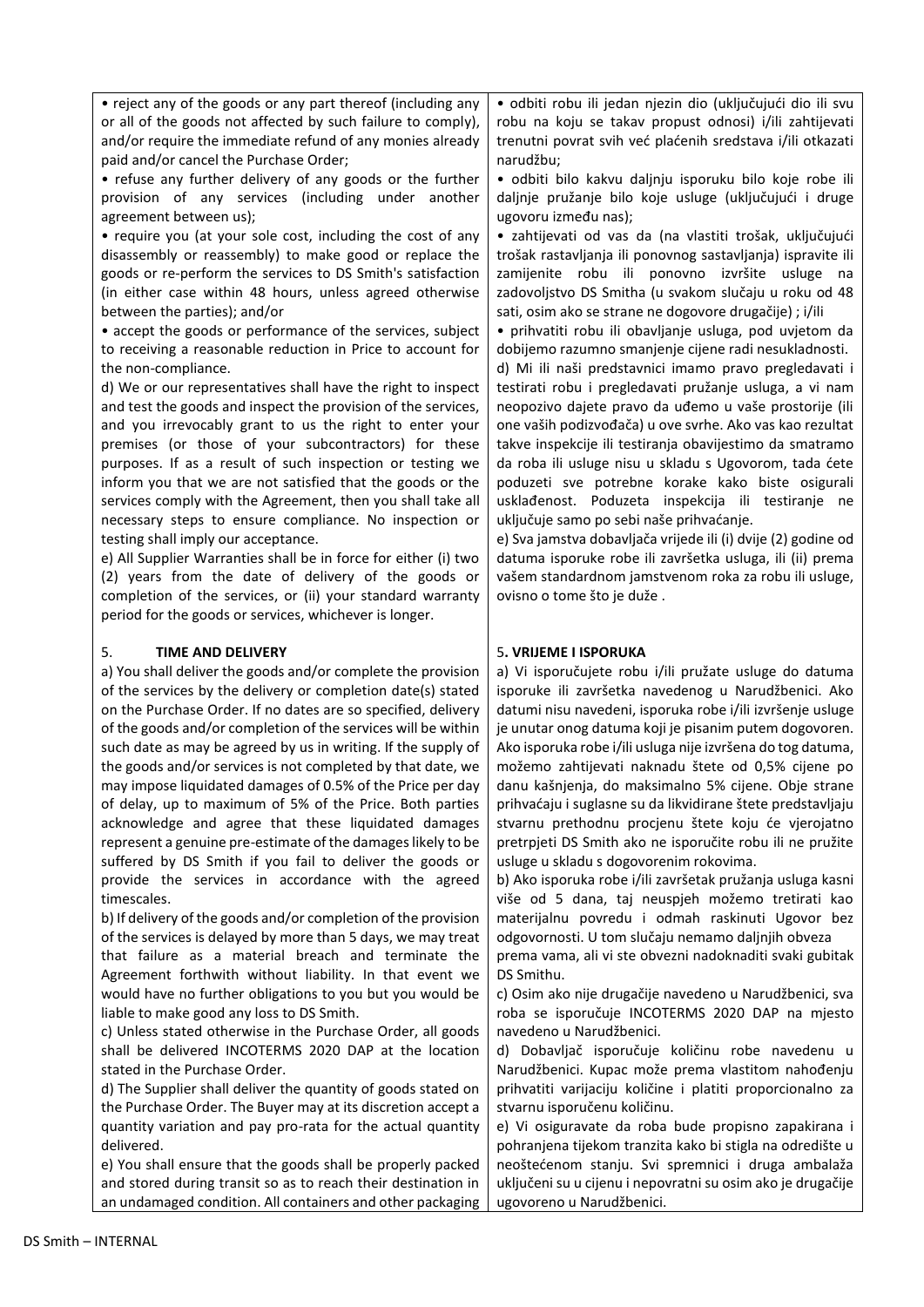| shall be included in the Price and are non-returnable unless<br>otherwise agreed on the Purchase Order.<br>f) Where necessary, you shall, at your own cost, obtain and<br>comply with any export/import licences, permits or consents<br>(including work permits or consents) for the supply and<br>delivery of the goods or provision of the services.                                                                                                                                                                                                                                                                                                                                                                                                                                                                                                                                                                                                                                                                                                                                                                            | f) Po potrebi, o svom trošku, pribavljate i poštujete sve<br>izvozne/uvozne<br>dozvole,<br>dozvole ili<br>suglasnosti<br>(uključujući radne dozvole ili suglasnosti) za isporuku i<br>isporuku robe ili pružanje usluga.                                                                                                                                                                                                                                                                                                                                                                                                                                                                                                                                                                                                                                                                                                                                                                                                                                                    |
|------------------------------------------------------------------------------------------------------------------------------------------------------------------------------------------------------------------------------------------------------------------------------------------------------------------------------------------------------------------------------------------------------------------------------------------------------------------------------------------------------------------------------------------------------------------------------------------------------------------------------------------------------------------------------------------------------------------------------------------------------------------------------------------------------------------------------------------------------------------------------------------------------------------------------------------------------------------------------------------------------------------------------------------------------------------------------------------------------------------------------------|-----------------------------------------------------------------------------------------------------------------------------------------------------------------------------------------------------------------------------------------------------------------------------------------------------------------------------------------------------------------------------------------------------------------------------------------------------------------------------------------------------------------------------------------------------------------------------------------------------------------------------------------------------------------------------------------------------------------------------------------------------------------------------------------------------------------------------------------------------------------------------------------------------------------------------------------------------------------------------------------------------------------------------------------------------------------------------|
| PASSING OF RISK AND TITLE<br>6.<br>a) Title and risk in the goods shall pass to DS Smith when they<br>have been delivered to DS Smith.<br>b) If items (including without limitation the goods) that<br>belong to DS Smith are in your possession you undertake<br>that you shall: (i) hold the relevant items as the fiduciary<br>agent of DS Smith; (ii) clearly identify the items as our<br>property; (iii) keep the items separate from your property or<br>property belonging to others; (iv) keep the items properly<br>stored and insured; and (v) not exercise, assert or purport to<br>exercise or assert any lien of whatever nature in connection<br>with such items.<br>c) You shall give DS Smith access (on reasonable notice) to<br>any premises where goods are being manufactured or stored<br>for DS Smith for any reasonable purpose under this<br>Agreement.<br>d) You shall not be entitled to pledge or charge by way of<br>security any of the items which remain our property, but if<br>you do so or purport to do so, we shall have the right to<br>recover our property in accordance with this clause. | 6. PRELAZ RIZIKA I PRAVA<br>a) Vlasništvo i rizik prelaze na DS Smith u trenutku<br>isporuke DS Smithu.<br>b) Ako su predmeti (uključujući bez ograničenja robu) koji<br>pripadaju DS Smithu u vašem posjedu, obvezujete se: (i)<br>držati relevantne predmete kao fiducijarni agent DS<br>Smitha; (ii) jasno identificirati predmete kao naše<br>vlasništvo; (iii) držati predmete odvojeno od svoje<br>imovine ili imovine koja pripada drugima; (iv) držati<br>predmete pravilno pohranjene i osigurane; i (v) ne<br>ostvariti ili tvrditi da će ostvariti ili tvrditi bilo koje založno<br>pravo bilo koje prirode u vezi s takvim stvarima.<br>c) Omogućit ćete DS Smithu pristup (uz razumnu<br>obavijest) svim prostorijama u kojima se roba proizvodi<br>ili skladišti za DS Smith u bilo koju razumnu svrhu prema<br>ovom Ugovoru.<br>d) Nemate pravo založiti ili naplatiti kao jamstvo bilo koju<br>od stvari koje ostaju naše vlasništvo, ali ako to učinite ili<br>namjeravate učiniti, mi ćemo imati pravo povrata naše<br>imovine u skladu s ovom klauzulom. |
| <b>TERMINATION</b><br>7.<br>a) We may terminate the Agreement immediately on written<br>notice if:<br>• you are in breach of an obligation and<br>you cannot put it right; or<br>٠<br>you do not put it right within seven days of receiving<br>٠<br>notice from DS Smith to do so; or<br>we have given you notice of a breach of the same<br>٠<br>obligation at least twice before; or<br>• we reasonably believe that you will not be able to pay your<br>debts as they fall due or that you will be unable to fulfil your<br>obligations under the Agreement.<br>b) On termination we have no further liabilities under the<br>Agreement.<br>c) Subject to clause 7(b), termination of the Agreement,<br>however arising, shall not affect any of the parties' rights,<br>remedies, obligations and liabilities that exist as at<br>termination. Provisions relating to warranties, limitation of<br>liability, intellectual property, compliance, confidentiality<br>and obligations on termination survive termination or<br>expiration of the Agreement.                                                                     | 7. RASKID<br>a) Možemo raskinuti Ugovor odmah uz pisanu obavijest<br>ako:<br>· kršite obvezu i<br>o ne možete to ispraviti; ili<br>o ne ispravite to u roku od sedam dana od primitka<br>obavijesti od DS Smitha da to učinite; ili<br>o smo vas barem dvaput prije obavijestili o povredi iste<br>obveze; ili<br>• razumno vjerujemo da nećete moći platiti svoje dugove<br>prema dospijeću ili da nećete moći ispuniti svoje obveze<br>prema Ugovoru.<br>b) Po raskidu nemamo daljnjih obveza prema Ugovoru.<br>c) U skladu s klauzulom 7(b), raskid Ugovora, bez obzira<br>zbog čega proizlazi, ne utječe na pravo, pravne lijekove,<br>obveze i odgovornosti stranaka koje postoje pri raskidu.<br>Odredbe koje se odnose na jamstva, ograničenje<br>odgovornosti, intelektualno vlasništvo, usklađenost,<br>povjerljivost i obveze o raskidu ostaju na snazi nakon<br>raskida ili isteka Ugovora.                                                                                                                                                                      |
| 8.<br><b>LIABILITY AND INSURANCE</b><br>a) You agree to pay DS Smith on demand an amount<br>sufficient to cover any and all liabilities, claims, demands,<br>damages, costs, losses, fees and expenses (including,<br>without limitation legal fees and expenses on a full<br>indemnity basis) which are incurred by or brought against DS<br>Smith or which may otherwise arise, directly or indirectly, as<br>a result of:                                                                                                                                                                                                                                                                                                                                                                                                                                                                                                                                                                                                                                                                                                       | 8. ODGOVORNOST I OSIGURANJE<br>a) Slažete se da na zahtjev platiti DS Smithu iznos<br>dovoljan da se pokrije sve obveze, zahtjeve, štete,<br>troškove, gubitke, naknade i izdatke (uključujući, bez<br>ograničenja pravne pristojbe i troškove na temelju pune<br>odštete) koji su nastali ili pokrenut protiv DS Smitha ili<br>koji bi na drugi način mogli nastati, izravno ili neizravno,<br>kao rezultat:                                                                                                                                                                                                                                                                                                                                                                                                                                                                                                                                                                                                                                                               |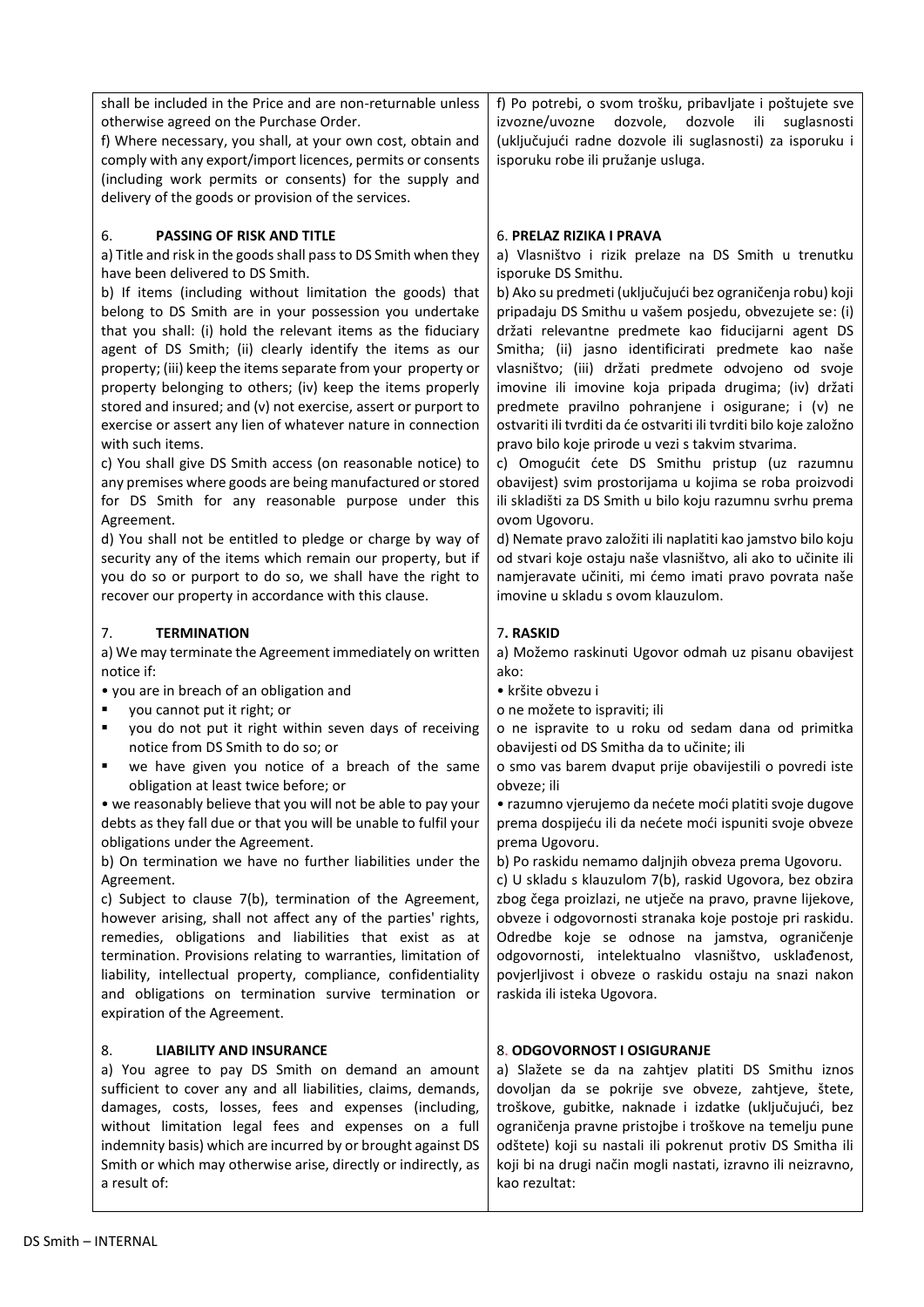## • any breach by you of your obligations under the Agreement;

• any claim that the supply of goods/services infringe, or their use/resale infringes the rights of any other person;

• your act, omission, neglect or default or that of your employees, sub-contractors or agents; or

• the termination of the Agreement under clause 7.

b) You must maintain adequate insurance cover against risks you incur under this Agreement and provide evidence of that cover at our request.

c) Nothing in these Conditions shall exclude or restrict either party's liability for: (i) death or personal injury caused by our negligence; (ii) fraud or fraudulent misrepresentation; or (iii) any other liability that cannot be excluded by law.

d) Subject to clause 8(c), neither party shall have any liability whatsoever (directly or indirectly) whether in contract, tort (including claims for negligence or breach of statutory duty), misrepresentation, restitution or otherwise arising in connection with the performance or contemplated performance of the Agreement for any: (i) loss of business, revenue, opportunity, contracts or goodwill; (ii) anticipated savings, wasted expenditure, corruption or destruction of computer data; or (iii) for any indirect or consequential loss. e) Subject to clause 8(c), DS Smith shall not have any liability whatsoever for any loss or damage suffered by you or any third party as a result of any breach of the security of:

• software, network and information systems you use; and

• your business' physical, technical, administrative and organizational safeguards put in place, or that should have reasonably have been put in place.

f) Save in respect of our obligation to pay in accordance with clause 3 (and subject to clauses 8(c), 8(d) and 8(e)), our liability in respect of any other claims in contract, tort (including claims for negligence or breach of statutory duty), misrepresentation, restitution or otherwise arising in connection with this Agreement shall in all circumstances be limited, to the maximum extent permitted by law, to any direct loss or damage up to 10% of the amount of the Price paid for the goods giving rise to the claim.

## 9. **COMPLIANCE**

a) In addition to your obligations to comply with applicable laws and regulations, you shall and shall procure that your officers and employees shall:

• comply with the DS Smith Global Supplier Standard;

• comply with the Criminal Code, 2011 and all anticorruption laws applicable to you or DS Smith ("Anticorruption Laws");

• not, directly or indirectly, either in private business dealings or in dealings with the public sector, offer, promise or give (or agree to offer, promise or give) any financial or other advantage with respect to any matters which are the subject of this or any other agreement between DS Smith and you and/or to obtain any benefit for DS Smith which would violate the Anti- corruption Laws.

• bilo kojeg kršenje vaših obveza prema Ugovoru;

• bilo kojeg prigovora da isporuka robe/usluga krši prava ili njihova upotreba/preprodaja krši prava bilo koje druge osobe;

• radnje, propusta, zanemarivanje ili neizvršenje ili radnja vaših zaposlenika, podizvođača ili agenata; ili • raskid Ugovora prema klauzuli 7.

b) Morate imati odgovarajuće osiguranje za rizike koje imate prema ovom Ugovoru i na naš zahtjev dostaviti dokaze o tom pokriću.

c) Ništa u ovim Uvjetima ne isključuje niti ograničava odgovornost bilo koje strane za: (i) smrt ili tjelesne ozljede uzrokovanu našim nemarom; (ii) prijevaru ili lažno predstavljanje; ili (iii) bilo koju drugu odgovornost koja se ne može isključiti zakonom.

d) U skladu s odredbom 8(c), nijedna strana nema odgovornost (izravno ili neizravno) bilo ugovornu ili zbog protupravnog ponašanja (uključujući zahtjeve za nemar ili kršenje zakonske dužnosti), lažnog predstavljanja, povrata ili zbog drugog razloga koji je proizašao iz izvršenja ili planiranja izvršenja Ugovora za bilo koji (i) gubitak u poslovanju, prihodu, prilika, ugovora ili goodwilla; (ii) očekivane uštede, nepotrebni rashod, oštećenje ili uništavanje računalnih podataka; ili (iii) za bilo koji drugi neizravni ili posljedični gubitak.

e) U skladu s klauzulom 8(c), DS Smith ne snosi nikakvu odgovornost za bilo kakav gubitak ili štetu koju ste pretrpjeli vi ili bilo koja treća strana kao rezultat kršenja sigurnosti:

• softvera, mrežnih i informacijskih sustava koje koristite; • postavljenih fizičkih, tehničkih, administrativnih i organizacijskih zaštitnih mjera vaše tvrtke ili koje su razumno trebale biti postavljene.

f) Osim u vezi s našom obvezom plaćanja u skladu s odredbom 3 (vezano uz odredbe 8(c), 8(d) i 8(e)), naša odgovornost za druga potraživanja iz ugovora, protupravnog ponašanja (uključujući zahtjevi za nemar ili kršenje zakonske obveze), lažnog predstavljanja, povrata ili na drugi način proizašla u vezi s ovim Ugovorom u svim je okolnostima ograničena, u najvećoj mjeri dopuštenoj zakonom, za bilo koji izravni gubitak ili štetu do 10% iznosa cijene plaćene za robu koja je uzrokovala zahtjev.

#### 9. **USKLAĐENOST**

a) Uz svoje obveze da se pridržavate primjenjivih zakona i propisa, vi osiguravate i dužni ste osigurati da se vaši službenici i zaposlenici:

• pridržavaju DS Smith Global Supplier Standarda;

• pridržavaju se Kazneni zakon iz 2011. i svih antikorupcijskih zakona koji se primjenjuju na vas ili DS Smitha ("Antikorupcijski zakoni");

• izravno ili neizravno, bilo u privatnim poslovnim poslovima ili u poslovima s javnim sektorom, ne nude, obećavaju ili ne daju (ili pristaju ponuditi, obećavati ili dati) bilo kakvu financijsku ili drugu prednost u odnosu na bilo koja pitanja koja su predmet ovog ili bilo kojeg drugog sporazuma između DS Smitha i vas i/ili za dobivanje bilo kakve koristi za DS Smith koja bi kršila zakone o borbi protiv korupcije.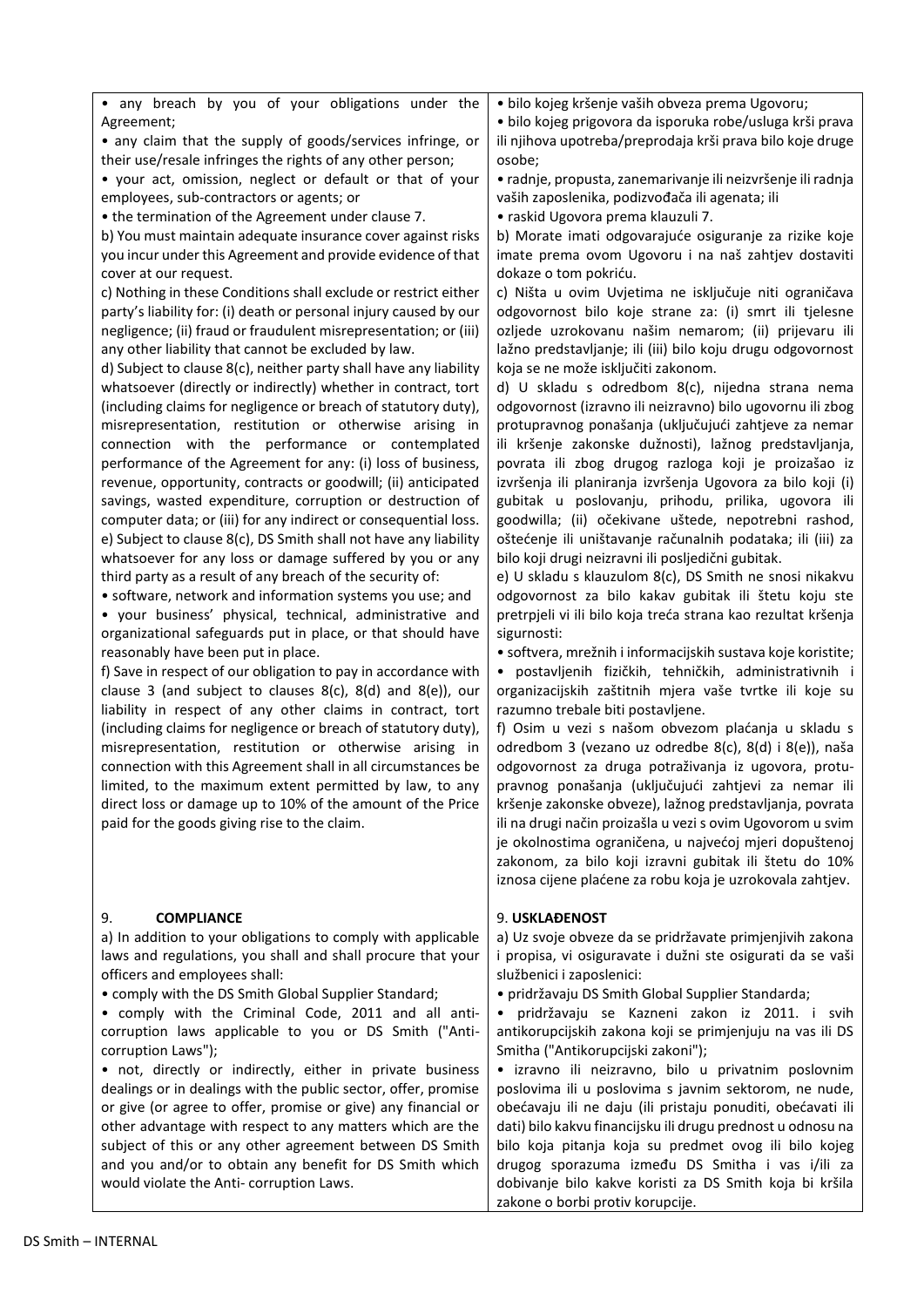• comply with the Criminal Code, 2011 and all applicable anti-slavery and human trafficking laws, statutes, regulations and codes from time to time in force applicable to you or DS Smith;

• ensure that neither you nor any of your senior officers have been convicted of any offence involving slavery and human trafficking, nor have been or are the subject of any investigation, inquiry or enforcement proceedings by any governmental, administrative or regulatory body regarding any offence or alleged offence of or in connection with slavery and human trafficking;

• not, when acting in the capacity of a person associated with DS Smith, engage in any act or omission which would constitute tax evasion facilitation offence or a foreign tax evasion facilitation offence as those terms are defined in the Criminal Code, 2011; and

b) If you become aware of any breach or suspected breach of this clause 9 by you or your subcontractors, you shall promptly notify DS Smith and we may immediately suspend operation of the Agreement by giving written notice to you, pending an investigation into the breach or suspected breach. You shall assist DS Smith in any such investigation, including by providing DS Smith with reasonable access to your personnel, documents and systems.

c) In addition to our rights in clause 7, if, in our reasonable opinion, you or your subcontractors have breached this clause 9, we may, in our sole discretion, on written notice, immediately: (i) terminate any or all agreements between DS Smith and you; and (ii) suspend operation of the Agreement by giving written notice to you.

#### 10. **INTELLECTUAL PROPERTY**

a) Both parties retain ownership of their own intellectual property rights on the goods or services supplied under this agreement, including but not limited to, patents, trademarks, designs, copyright, domain names, trade secrets, know-how and tradenames.

b) Nothing contained in the Agreement shall be construed as conferring on each party, save as otherwise expressly provided, any licence or right, under any law (whether common law or statutory law), rule or regulation including, without limitation those related to copyright or other intellectual property rights.

c) You grant DS Smith a personal, non-exclusive and royalty free right to use and exploit such intellectual property rights in the goods or services solely to the extent necessary for the use and operation of said goods or services.

d) Any intellectual property that arises or is obtained or developed by DS Smith (or by a contractor on their behalf) in the course of or in connection with the use and/or operation of the goods or services provided by you to DS Smith, is and will remain the sole and exclusive property of DS Smith.

e) You shall defend, indemnify, and hold DS Smith harmless against all claims resulting from or arising in connection with any actual or claimed infringement of any intellectual property rights with respect to the goods or services supplied under this agreement.

• pridržavati se Kaznenog zakona, 2011. i svih primjenjivih zakona o suzbijanju ropstva i trgovine ljudima, statuta, propisa i kodeksa koji su na snazi i koji su primjenjivi na vas ili DS Smitha;

• osigurati da ni vi ni bilo koji od vaših viših službenika niste osuđeni za bilo koje kazneno djelo koje uključuje ropstvo i trgovinu ljudima, niti ste bili ili jeste predmet bilo kakve istrage, istrage ili kaznenog postupka od strane bilo kojeg vladinog, administrativnog ili regulatornog tijela u vezi s bilo kojim kaznenim djelom ili navodno kazneno djelo ili u vezi s ropstvom i trgovinom ljudima;

• kada djeluje u svojstvu osobe povezane s DS Smithom, ne sudjeluje u bilo kakvom djelu ili propustu koji bi predstavljao kazneno djelo utaje poreza ili kaznenog djela olakšavanja utaje poreza u zemlji ili inozemstvu kako su ti pojmovi definirani u Kaznenim zakonom, 2011. b) Ako postanete svjesni bilo kakvog kršenja ili sumnje da ste vi ili vaši podizvođači prekršili ovu klauzulu 9, odmah obavještavate DS Smith i možemo odmah obustaviti izvršenje Ugovora dajući vam pismenu obavijest, do istrage o kršenju ili sumnja na kršenje. Pomažete DS Smithu u svakoj takvoj istrazi, uključujući pružanje DS Smithu razuman pristup svom osoblju, dokumentima i sustavima.

c) Osim naših prava iz klauzule 7, ako, prema našem razumnom mišljenju, vi ili vaši podizvođači prekršite ovu klauzulu 9, možemo, prema vlastitom nahođenju, uz pisanu obavijest, odmah: (i) raskinuti bilo koji ili sve ugovore između DS Smitha i vas; i (ii) obustaviti izvršenje Ugovora davanjem pismene obavijesti vama.

## 10. **INTELEKTUALNO VLASNIŠTVO**

a) Obje strane zadržavaju vlasništvo nad vlastitim pravima intelektualnog vlasništva nad robom ili uslugama koje se isporučuju prema ovom ugovoru, uključujući, ali ne ograničavajući se na, patente, žigove, dizajne, autorska prava, nazive domena, poslovne tajne, knowhow i trgovačka imena.

b) Ništa sadržano u Ugovoru neće se tumačiti kao da bilo kojoj strani, osim ako je drugačije izričito predviđeno, daje bilo koju licencu ili pravo, prema bilo kojem zakonu (bilo običajnom ili statutarnom pravu), pravila ili propisa uključujući, bez ograničenja, one koji se odnose na autorska prava ili druga prava intelektualnog vlasništva. c) Dajete DS Smithu osobno, neekskluzivno i besplatno pravo na korištenje i iskorištavanje takvih prava intelektualnog vlasništva u robi ili uslugama samo u mjeri potrebnoj za korištenje i rad navedene robe ili usluga.

d) Svako intelektualno vlasništvo koje nastane ili je dobiveno ili razvijeno od strane DS Smitha (ili od strane ugovaratelja u njihovo ime) tijekom ili u vezi s korištenjem i/ili radom robe ili usluga koje pružate DS Smithu, je i ostaje jedino i isključivo vlasništvo DS Smitha. e) Vi štitite i obeštećujete DS Smith od svih zahtjeva koji proizlaze iz ili proizlaze u vezi s bilo kakvim stvarnim ili tvrdim kršenjem bilo kojeg prava intelektualnog vlasništva u odnosu na robu ili usluge koje se isporučuju prema ovom ugovoru.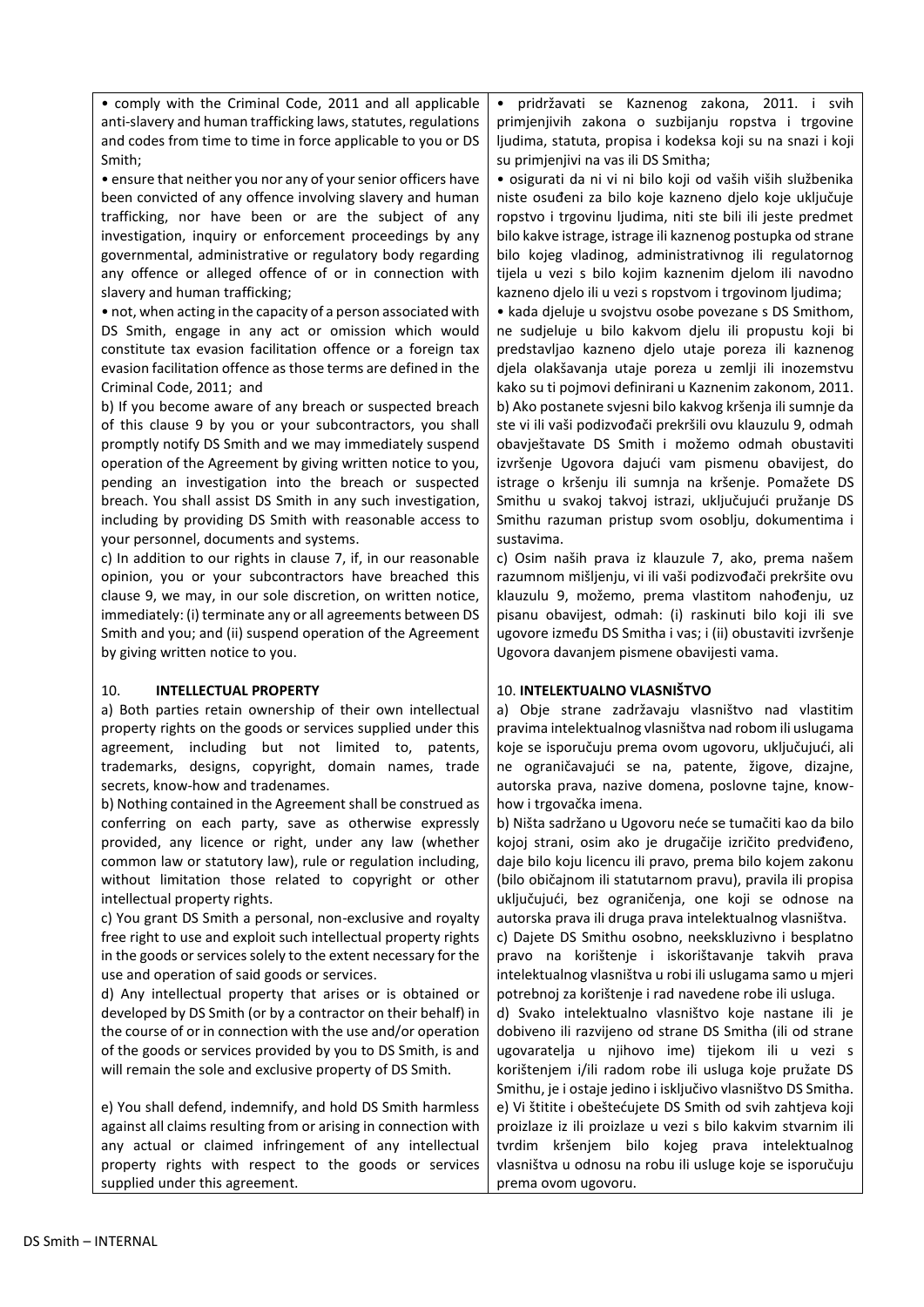f) If any claim is made against DS Smith that the goods or services infringe any intellectual property rights of any third party, you shall indemnify DS Smith against all claims, liabilities, losses, damages, costs and expenses arising in connection with such claim and, in the event of such claim preventing DS Smith from using any of the goods or services you shall, at your sole cost and expense, as soon as reasonably possible:

• obtain the right for DS Smith to continue to use such goods or services in accordance with this Agreement without the infringement of any third party Intellectual Property Rights; or

• provide alternative non-infringing goods or services or other items of equivalent or increased functionality and performance (as reasonably determined by DS Smith), for use in accordance with this Agreement; or

• promptly replace such goods or services or other items without any degradation in functionality or performance, so that its use, in accordance with this Agreement, does not infringe any third party intellectual property rights.

#### 11. **GENERAL**

a) If any licence or consent of any government or other authority is required for the supply, carriage, storage or use of the goods or services supplied by you to DS Smith, you shall obtain the same at your own expense and if requested by DS Smith, produce evidence of the same to DS Smith.

b) In providing the supply at our premises, you shall (and shall procure that your personnel shall) comply with all health and safety rules and regulations and security and other site operational requirements that apply at our premises (which are available upon your request). You shall also take all reasonable precautions to protect your employees and our employees while performing the services or delivering the goods.

c) You shall, at your own expense, provide all equipment and materials to perform the services unless otherwise agreed in writing.

d) No benefits are to be conferred on any third party by this Agreement and a person who is not a party to the Agreement shall have not have the right to enforce any of its terms, other than by a DS Smith Group Company.

e) Any notice given under the Agreement shall be in writing and served by delivering it personally or sending it by registered post to the registered address of DS Smith or you (as applicable). Any such notice shall be deemed to have been received:

• if delivered personally or in the case of registered post, at the time of delivery;

f) Each provision of the Agreement is severable and distinct from the others. If any part of the Agreement is or at any times becomes to any extent invalid or unenforceable under any enactment or rule of law in any jurisdiction that does not affect the remainder and all other provisions of the Agreement will continue in full force and effect. If any provision of the Agreement is so found to be invalid, illegal or unenforceable, but would be valid, legal or enforceable if some part of the provision were deleted or amended, that provision will apply with whatever modification(s) as are f) Ako se protiv DS Smitha podnese bilo kakav zahtjev da roba ili usluge krše bilo koje pravo intelektualnog vlasništva bilo koje treće strane, vi obeštećujete DS Smith od svih potraživanja, obveza, gubitaka, šteta, troškova i izdataka koji nastanu u vezi s takvim zahtjevom a u slučaju da takav zahtjev sprječava DS Smith da koristi robu ili usluge, vi ste obvezni o svom trošku, što je prije moguće:

• ishoditi pravo da DS Smith nastavi koristiti takvu robu ili usluge u skladu s ovim Ugovorom bez kršenja prava intelektualnog vlasništva trećih strana; ili

• osigurati alternativne proizvode ili usluge koje ne krše prava ili druge artikle ekvivalentne ili povećane funkcionalnosti i učinka (kako je razumno odredio DS Smith), za korištenje u skladu s ovim Ugovorom; ili

• odmah zamijeniti takvu robu ili usluge ili druge predmete bez ikakvog pogoršanja funkcionalnosti ili performansi, tako da njihova upotreba, u skladu s ovim Ugovorom, ne krši nikakva prava intelektualnog vlasništva trećih strana.

## **11. OPĆENITO**

a) Ako je potrebna bilo kakva licenca ili suglasnost bilo koje vlade ili drugog tijela za opskrbu, prijevoz, skladištenje ili korištenje robe ili usluga koje ste pružili DS Smithu, istu dobivate o svom trošku i ako to zatraži DS Smith, dostavite mu dokaze o istom.

b) Prilikom pružanja opskrbe u našim prostorijama, vi (a isto se odnosi i na vaše osoblje) se obvezujete pridržavati svih pravila i propise o zdravlju i sigurnosti te sigurnosnih i drugih operativnih zahtjeva koji se primjenjuju u našim prostorijama (koji su dostupni na vaš zahtjev) . Također poduzimate sve razumne mjere opreza kako biste zaštitili svoje zaposlenike i naše zaposlenike tijekom obavljanja usluga ili isporuke robe.

c) O svom trošku osiguravate svu opremu i materijale za obavljanje usluga osim ako nije drugačije dogovoreno u pisanom obliku.

d) Ovim se Ugovorom ne smiju dati nikakve pogodnosti trećoj strani i osobi koja nije stranka Ugovora i osim DS Smith Grupe nitko nema provoditi bilo koji od njegovih uvjeta.

e) Svaka obavijest dana prema Ugovoru mora biti u pisanoj formi i dostavljena osobno ili preporučenom poštom na registriranu adresu DS Smitha ili vas (ako je primjenjivo). Takva obavijest smatra se primljenom:

• ako se dostavlja osobno, ili preporučenom pošiljkom, u trenutku dostave.

f) Svaka odredba Ugovora je odvojiva i različita od ostalih. Ako je bilo koja odredba Ugovora ili u bilo kojem trenutku postane u bilo kojoj mjeri nevažeći ili neprovediva prema bilo kojem zakonu ili propisu u bilo kojoj jurisdikciji, a ta odredba ne utječe na ostatak i ostale odredbe Ugovora, Ugovor ostaje na snazi i proizvodi pravni učinak. Ako se utvrdi da je neka odredba Ugovora nevažeća, nezakonita ili neprovediva, ali bi bila valjana, zakonita ili provediva kada bi se neki dio odredbe izmijenio, ta se odredba mijenja kako bi bila valjana, zakonita i provediva.